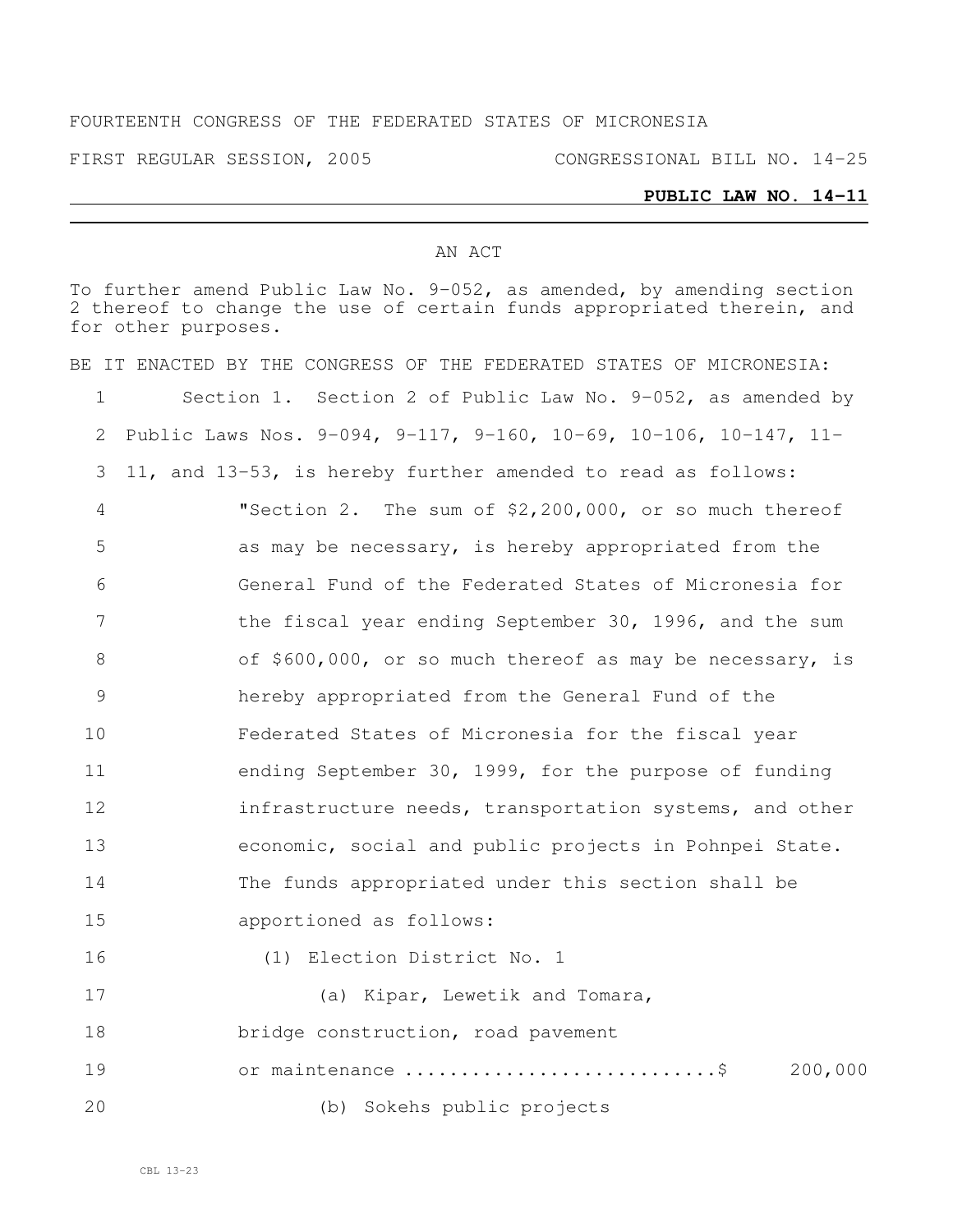# **PUBLIC LAW NO. 14-11**

| $\mathbf 1$   | (i) Sokehs Pah Road pavement  \$ 100,000 |         |
|---------------|------------------------------------------|---------|
| $\mathbf{2}$  | (ii) Sokehs Island                       |         |
| 3             | circumferential road                     | 100,000 |
| 4             | (iii) Nanmal/Kipar/Tomara/Lewetik        |         |
| 5             | road pavement supplement                 | 160,000 |
| 6             | (iv) Administrative costs for            |         |
| 7             | implementation                           | 41,000  |
| $\,8\,$       | (v) Sokehs basketball court              |         |
| $\mathcal{G}$ | project supplement                       | 25,000  |
| 10            | (c) Kolonia Town public                  |         |
| 11            | projects and programs                    | 424,000 |
| 12            | (d) Sapwuafik airstrip construction      |         |
| 13            | supplement                               | 50,000  |
| 14            | (e) Nukuoro black lip oyster farm        | 50,000  |
| 15            | (f) Kapingamarangi airstrip              |         |
| 16            | construction supplement                  | 50,000  |
| 17            | (g) Other Election District              |         |
| 18            | No. 1 projects                           | 200,000 |
| 19            | (2) Election District No. 2              |         |
| 20            | Other completed projects<br>(a)          | 185,330 |
| 21            | Pahn Pein Mwomw road<br>(b)              | 14,670  |
| 22            | Election District No. 3<br>(3)           |         |
| 23            | KEML paving<br>(a)                       | 250,000 |
| 24            | Nett secondary roads paving<br>(b)       | 150,000 |
| 25            | (c) U secondary roads paving \$          | 130,000 |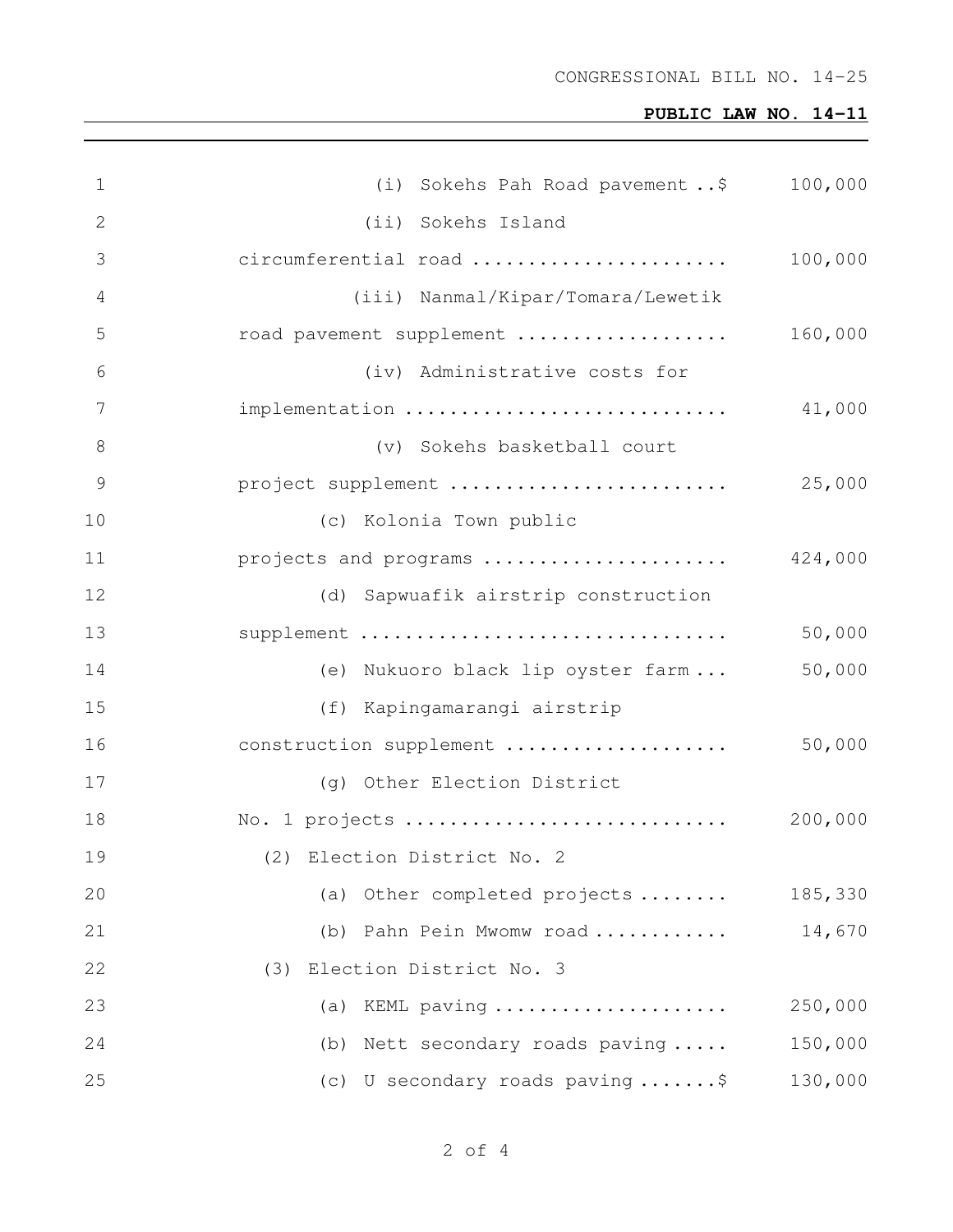# **PUBLIC LAW NO. 14-11**

| $\mathbf 1$   | (d) Kepin Awak road paving              | 70,000  |
|---------------|-----------------------------------------|---------|
| 2             | (e) Nett water system                   | 25,000  |
| 3             | (f) U water system                      | 25,000  |
| 4             | (g) Mwoakilloa School construction      | 40,000  |
| 5             | (h) Pingelap School textbooks           | 25,000  |
| 6             | (i) Pingelap School improvement         | 25,000  |
| 7             | $(j)$ Nett, U school bus                | 100,000 |
| 8             | (k) Rural housing program               |         |
| $\mathcal{G}$ | extension services                      | 20,000  |
| 10            | (1) Rural water system                  |         |
| 11            | improvement services                    | 15,000  |
| 12            | (m) U and Nett road construction        |         |
| 13            | and improvement                         | 25,000  |
| 14            | (n) Leadership conference and           |         |
| 15            |                                         | 15,000  |
| 16            | (o) Other programs, projects            |         |
| 17            | and services                            | 50,000  |
| 18            | (p) Road and channel                    |         |
| 19            | maintenance project                     | 30,000  |
| 20            | (q) Reimbursement of Mwoakilloa         |         |
| 21            | municipal government for vessel charter | 5,000   |
| 22            | (r) Scholarship program                 | 24,000  |
| 23            | (s) Sports facility repairs             |         |
| 24            | and improvement                         | 20,000  |
| 25            | (t) Equipment repairs and               |         |